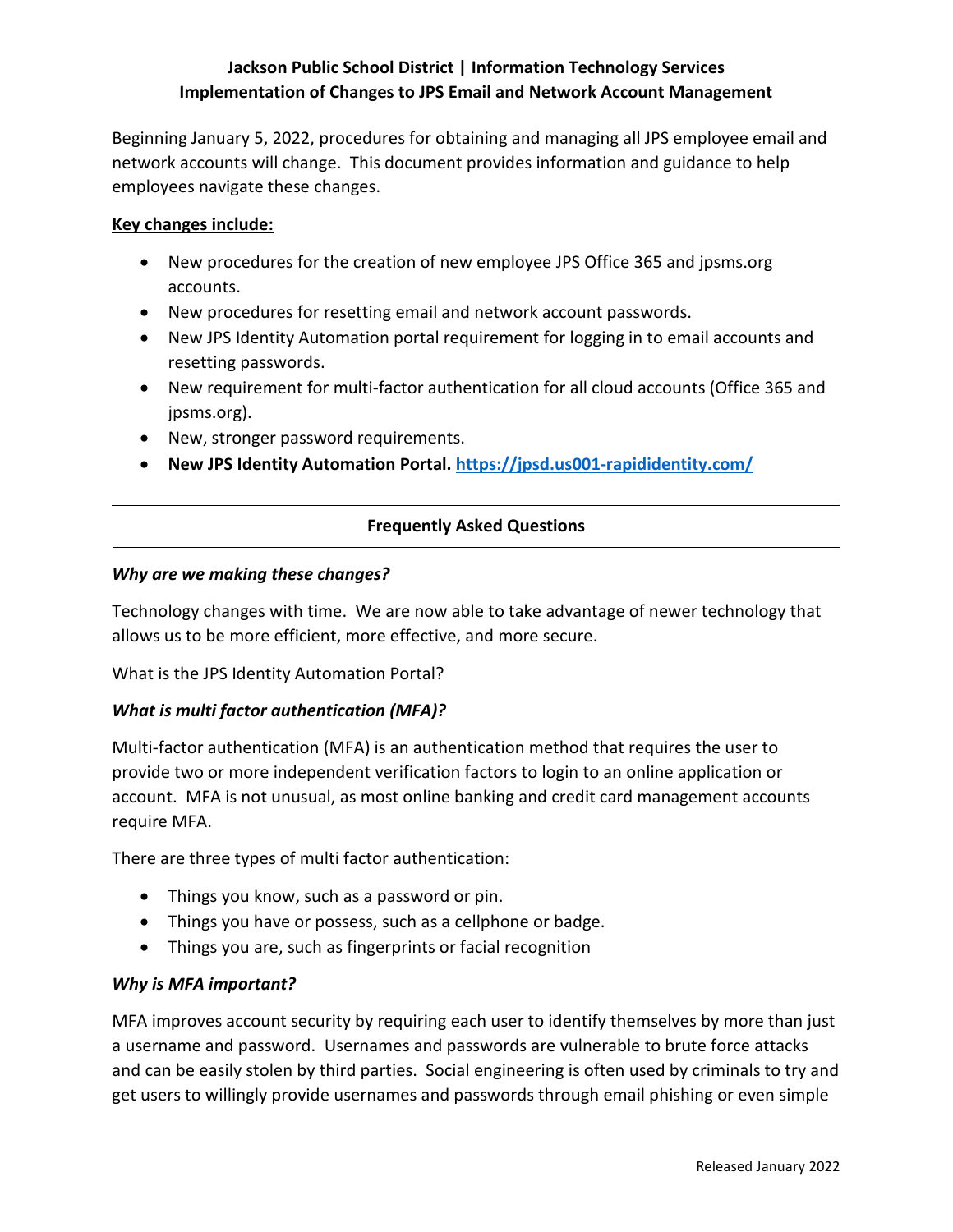# **Jackson Public School District | Information Technology Services Implementation of Changes to JPS Email and Network Account Management**

phone calls. Using only one-factor such as a username and password makes is very easy for criminals to gain access to a user's account.

## *What type of multi factor authentication will be required in JPS?*

JPS Is providing several MFA options for employees. All employees must choose username and password as the initial authentication factor but can choose their second factor from the list of JPS MFA options. Users can choose the method that works best for them. JPS MFA second factor options are:

- Username and password + **SMS text message**
- Username and password+ **QR code**
- Username and password + **time based one-time password application (TOTP**) examples are apps such as Google Authenticator, Microsoft Authenticator, or Authy Authenticator. Links to these are on the JPS ITS department web site and in the new JPS portal. <https://jpsd.us001-rapididentity.com/>
- Username and password + **Challenge Questions**

### *Will users have to use a cell phone to login using MFA?*

No. Users can elect to use a QR code or challenge questions for their second factor. Neither option requires a cell phone. Individual users will be responsible for printing and maintaining their own QR codes. QR codes requires a camera on the device in order to use this method.

## *What if I lose my QR code or cell phone? Can I still login to my email account?*

Yes. If a user loses their QR code or cell phone, or changes their cell phone number, users can always login to the JPS Identify Automation Portal using Challenge Questions and change their phone number or print a new QR code.

### *When will all employees have to being using MFA?*

All employees will be required to sign up/claim an JPS Identity Automation account and enable MFA by January 17, 2022. Any employee who has not claimed/signed up by Monday, January 17, 2022, will not be able to access their email accounts on Tuesday, January 18, 2022, until they claim their account and reset their password. **All login attempts to both Office 365 and jpsms.org accounts will be redirected to the JPS Identity Automation portal on January 18, 2022. <https://jpsd.us001-rapididentity.com/>**

### *What steps will be required of all employees?*

- 1. All employees must go to<https://jpsd.us001-rapididentity.com/> and claim their account using their personal information.
- 2. All employees must reset their passwords to comply with new password requirements.
- 3. All employees must login to the JPS Portal and add MFA to their portal account.